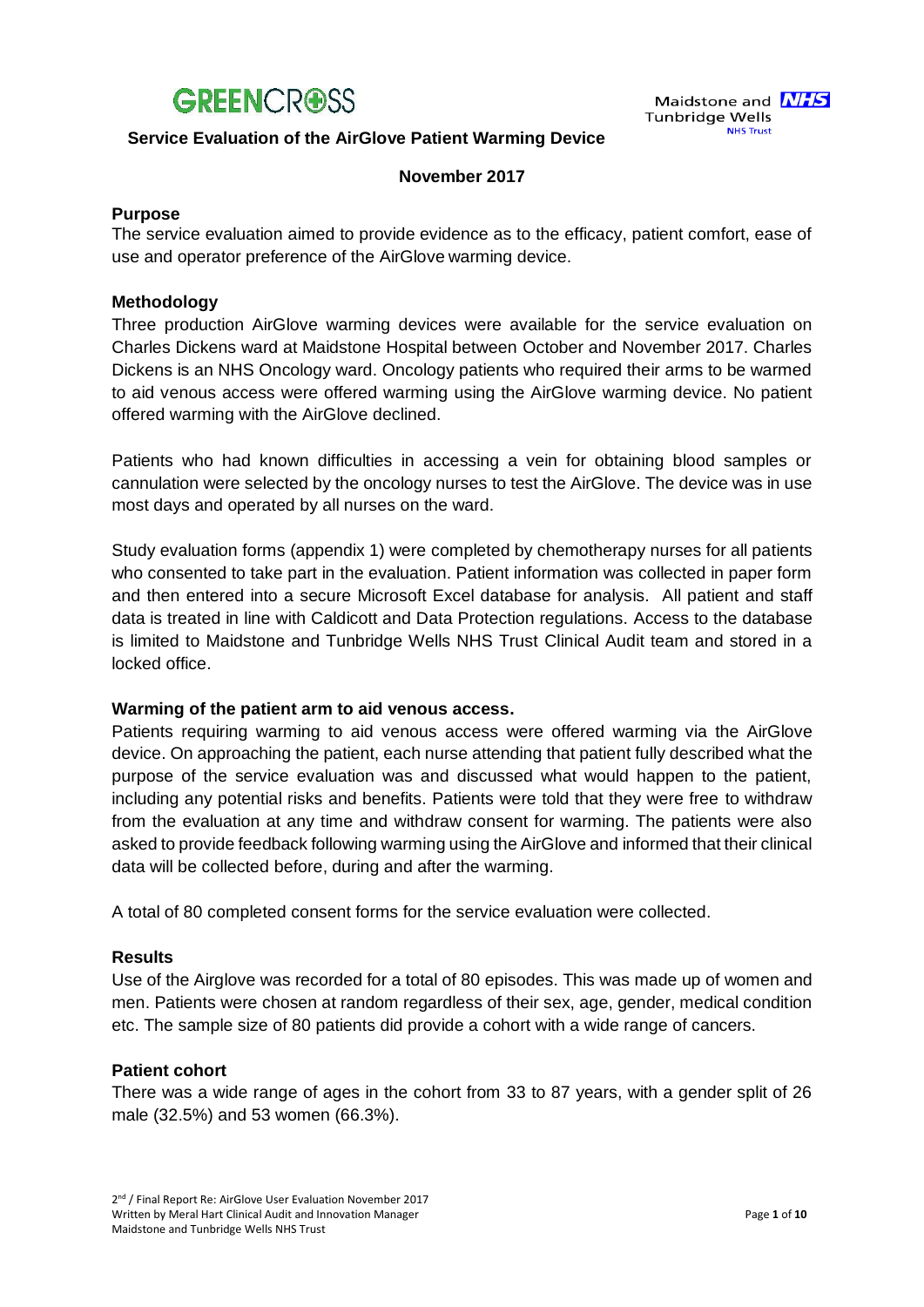#### **Possible patient contraindications**

None of the patients were reported to be of any clinical risk or had any conditions that meant they could not participate in the evaluation ie previous arm/skin injury. Seventeen (21.3%) of the patients were taking steroids as part of their treatment but were deemed clinically fit enough to participate in the trial. Seven patients were reported to have peripheral neuropathy and reported to have it in their hands, fingers feet and toes. Again, this did not affect the outcome (both were warmed successfully using AirGlove).

Six patients had dry/sensitive skin but this did not restrict them from using AirGlove Nurses used their clinical judgement as to whether they included patients in the evaluation. None of the six patients were compromised in any way by using AirGlove.

Reasons why warming was required to aid venous access

- Cold hands/arms
- Lack of visible veins to palpate
- Fragile veins
- Veins difficult to locate
- Very fine thread veins
- Arms cold and thin veins
- Multiple lines of chemotherapy
- Veins poor due to long term chemotherapy
- Multiple cycles of chemotherapy treatment
- Hard to find
- Extensive bruising
- Small veins
- Underweight

The majority of episodes of use (53 patients n=80) used AirGlove set at temperature setting '2', with a further 24 episodes of use using temperature setting '3'. Many nurses used the temperature setting of 2 as this was widely felt to be within a 'safe' temperature (i.e. not too cool or hot). All 80 episodes of use warmed consistently between 1 and half minutes or three minutes using AirGlove. Nursing staff agreed to warm for either two or three minutes for consistency and to ensure full warming of the patients.

#### **AIRGLOVE**

Two patients reported experiencing some adverse effect but unfortunately the experience was not recorded both patients went on to have a successful cannulation. No patients expressed burning sensation during warming; even those with dry, sensitive skin and no one reported any pain from using the device. None of the patients experienced pain at the time of the evaluation.

#### **Did AirGlove successfully assist with venous access / cannulation?**

Nursing staff recorded attempt at cannulation on their patients between 30 seconds to 5 minutes post Airglove warming. Cannulation following one heat treatment using AirGlove was successful in 70 of 80 reported occasions.

#### **Vein access following use of the 'AirGlove'**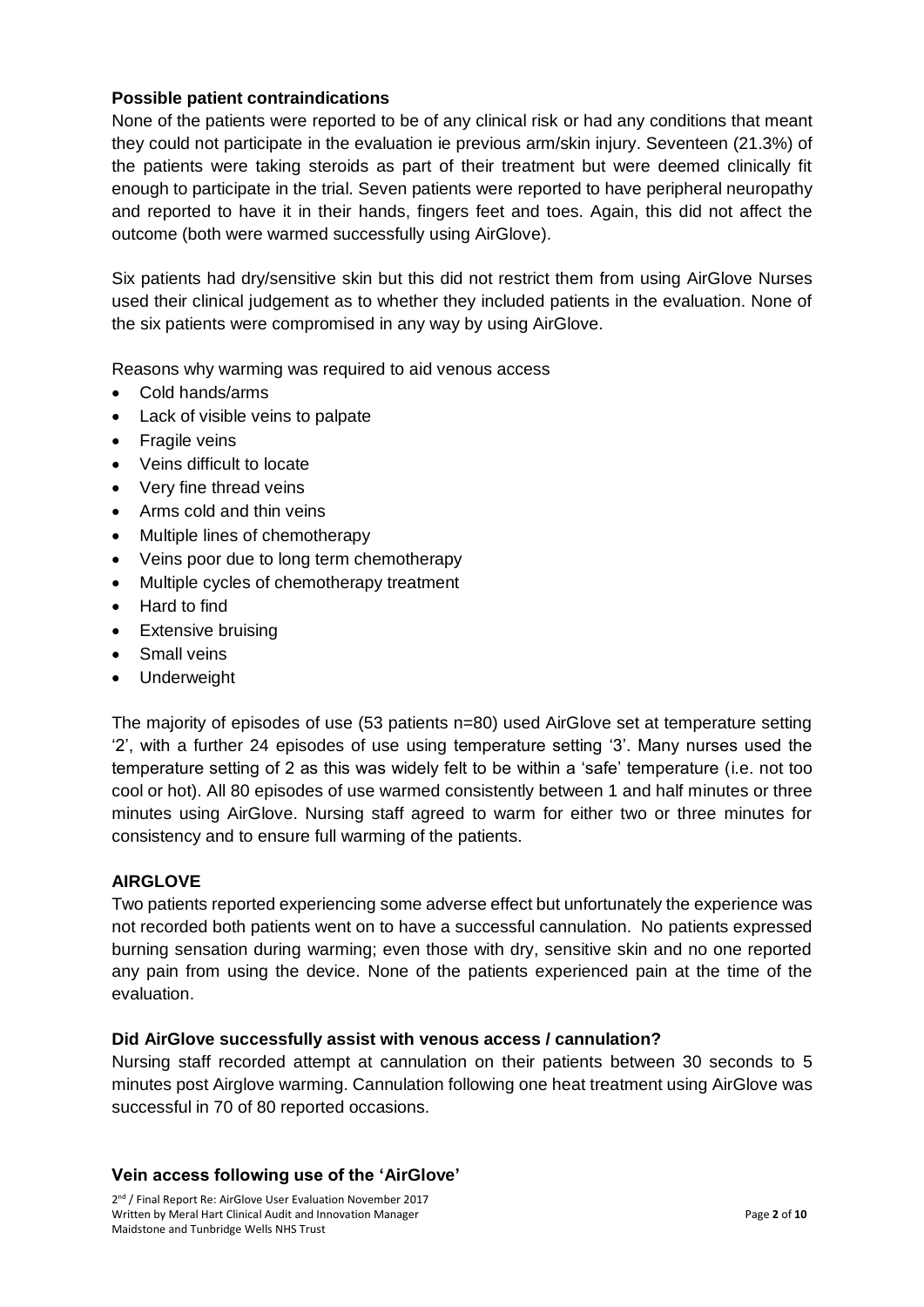

#### **Why was it unsuccessful in assisting cannulation in ten cases?**

Veins were not visibly enlarged for the nurse to attempt cannulation following warming. 2 of the 10 patients had a further attempt without success and one patient had 3 attempts without success. Nurse's comments post-warming included

- 'veins not visible or palpable'
- 2<sup>nd</sup> attempt success, veins very fine and thready"
- 'Needle went in Ok but could not advance cannula'
- ''vein visible but? Damage by previous extravasation'

Unfortunately, patient views on the use of the device were not routinely sought by the nursing staff. However, when patients were asked, all reported that it was very comfortable compared to the hot water method'

'The patient liked the device and said it is more comfortable than a bucket of water' 'The patient said it's easy to use'

#### **Review of warm water method**

The use of a 'bucket of warm water' to improve venous access was recorded in 10 patients. This is a known heating method and can be successful however; staff reported this method we being cumbersome as the nurse is required to physically carry a large amount of water (enough to submerge the arm of the patient) and the patient at times feel embarrassed to sit with their hand in a bucket. In addition, temperature control cannot be easily adjusted and if additional attempts are required, water temperature is cooling rapidly and thus the requirement of another 'bucket of warm water' which means a delay in accessing the vein and possible treatment (Appendix 3).

#### **Conclusion**

Venepuncture to obtain blood or for cannulation is one of the most commonly performed clinical procedures. Local warming is known to facilitate the insertion of peripheral venous cannulas, reducing both the time and number of attempts required; in addition decreasing the time staff spend inserting cannulas, reduction in supply costs, and improved patient satisfaction in the reduction of needle insertions. This evaluation concludes that, the sample size of 80 patients using the AirGlove warming device was successful at assisting venous access for difficult to cannulate oncology patients and with no / minimal discomfort to the patient. Access attempt was employed on both men and women, with a wide range of cancers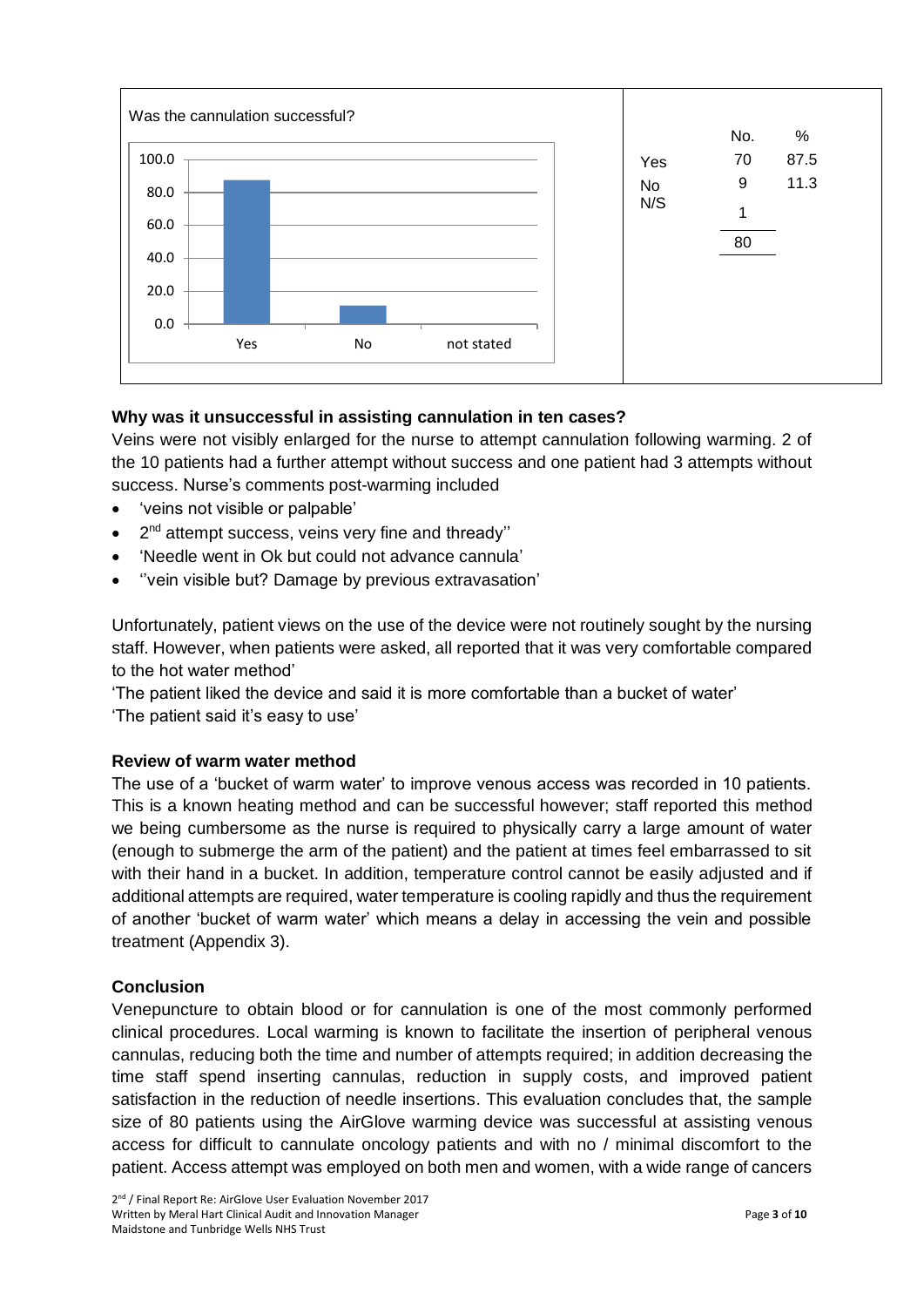with ages spanning five decades. The Airglove device successfully enlarged the veins in 87.5% of patients who had known difficulties, allowing for successful cannulation and progression of their planned treatment in 70 out of 80 cases. Unsuccessful patients included those with more than one cancer, particularly cold limbs, women and those with very small veins. Staff and patient satisfaction with the ease of use and operation of the device was high. Several patients stated that they preferred it to the 'bucket of warm water' method used previously due to comfort and ease of use. There were no adverse events during use of the AirGlove device. Initial evaluation results of the effectiveness of the pre-production AirGlove within a clinical setting are very positive and warrant further clinical research.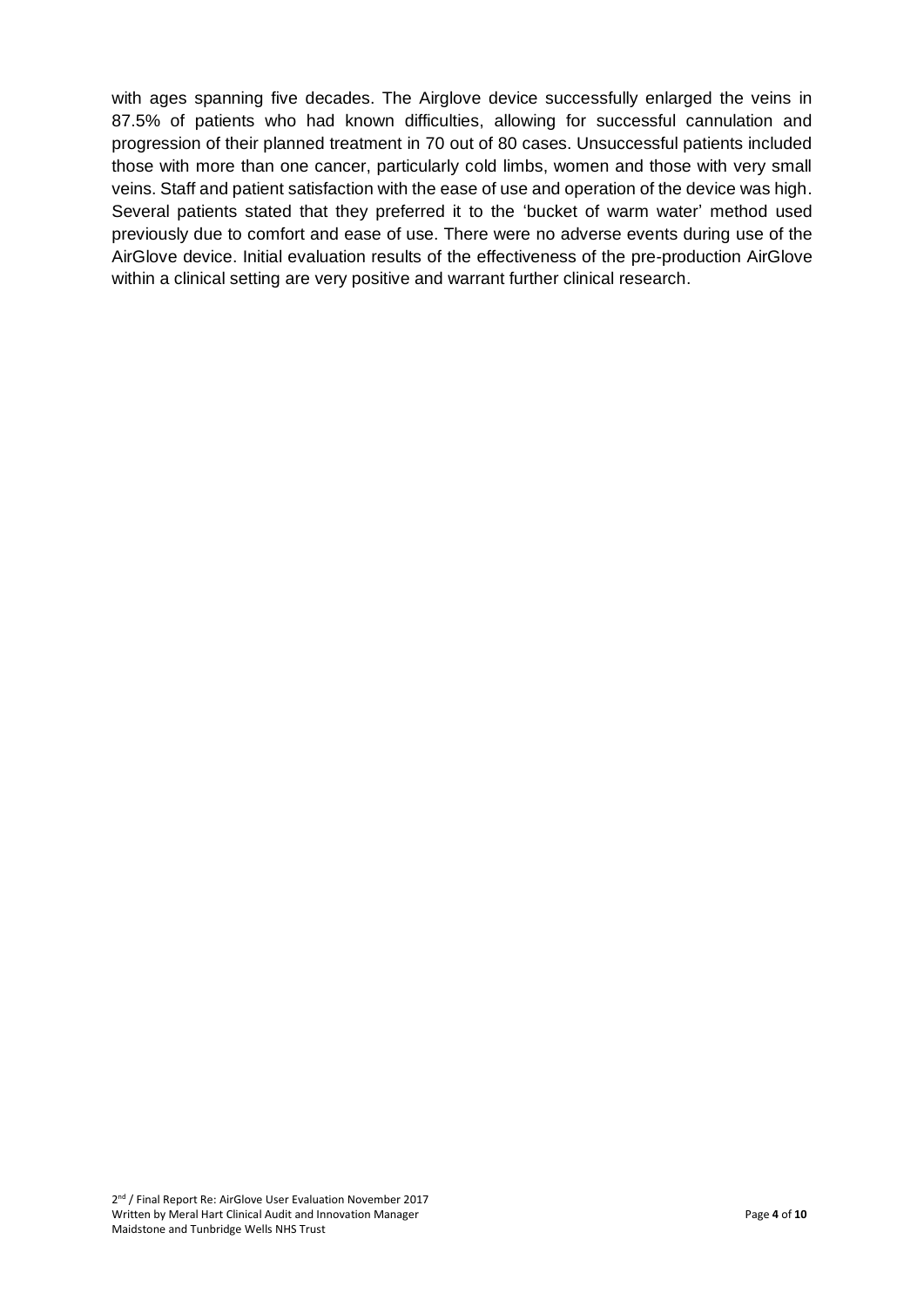# Appendix 1 – Study Evaluation Form

|                                  |                                                            | <b>ABOUT THE PATIENT</b>                                                    |                                                                 |  |  |  |  |
|----------------------------------|------------------------------------------------------------|-----------------------------------------------------------------------------|-----------------------------------------------------------------|--|--|--|--|
|                                  | 1.                                                         | Patient Age                                                                 | Months<br>Years                                                 |  |  |  |  |
|                                  | 2.                                                         | Patient sex                                                                 | F<br>M                                                          |  |  |  |  |
|                                  | 3.                                                         | Type of Cancer                                                              |                                                                 |  |  |  |  |
|                                  | 4.                                                         |                                                                             | If patient has myeloma, are they at risk of fracture?<br>Υ<br>N |  |  |  |  |
|                                  | 5.                                                         | Is the patient taking steroids?                                             | Υ<br>N                                                          |  |  |  |  |
|                                  | 6.                                                         | Does the patient have myeloma?                                              | Υ<br>N                                                          |  |  |  |  |
|                                  | 7.                                                         | Other medical problems                                                      |                                                                 |  |  |  |  |
|                                  | 8.                                                         | Any skin conditions (i.e. psoriasis, dry skin etc.)                         |                                                                 |  |  |  |  |
|                                  | 9.                                                         | Medication for cancer                                                       |                                                                 |  |  |  |  |
|                                  |                                                            | 10. Other medications                                                       |                                                                 |  |  |  |  |
|                                  |                                                            |                                                                             |                                                                 |  |  |  |  |
|                                  |                                                            | 11. Why (in your opinion) is the patient difficult to cannulate?            |                                                                 |  |  |  |  |
|                                  | 12. Does the patient have peripheral neuropathy?<br>Υ<br>N |                                                                             |                                                                 |  |  |  |  |
|                                  |                                                            |                                                                             |                                                                 |  |  |  |  |
|                                  |                                                            | If so, where on the body?                                                   |                                                                 |  |  |  |  |
|                                  |                                                            |                                                                             |                                                                 |  |  |  |  |
| <b>EFFECTIVENESS OF AIRGLOVE</b> |                                                            |                                                                             |                                                                 |  |  |  |  |
| 1.                               |                                                            | How long was arm warmed by airglove?                                        | mins                                                            |  |  |  |  |
| 2.                               |                                                            | What temperature setting was the Airglove set at?<br>1<br>2<br>3            |                                                                 |  |  |  |  |
| 3.                               |                                                            | Did warming by Airglove visibly enlarge the veins of the patient?<br>N<br>Y |                                                                 |  |  |  |  |
| 4.                               |                                                            | Did the patient experience any adverse effects following warming? Y         |                                                                 |  |  |  |  |
|                                  |                                                            | If yes, what are they?                                                      |                                                                 |  |  |  |  |
| 5.                               |                                                            | How soon after warming did you attempt cannulation? (in mins)               |                                                                 |  |  |  |  |
| 6.                               |                                                            | Was the cannulation successful?                                             | Υ<br>N                                                          |  |  |  |  |
|                                  |                                                            | If no, why?                                                                 |                                                                 |  |  |  |  |
| $2nd$ / Final<br>Written b       |                                                            |                                                                             |                                                                 |  |  |  |  |

Maidstone and Tunbridge wells NHS Trust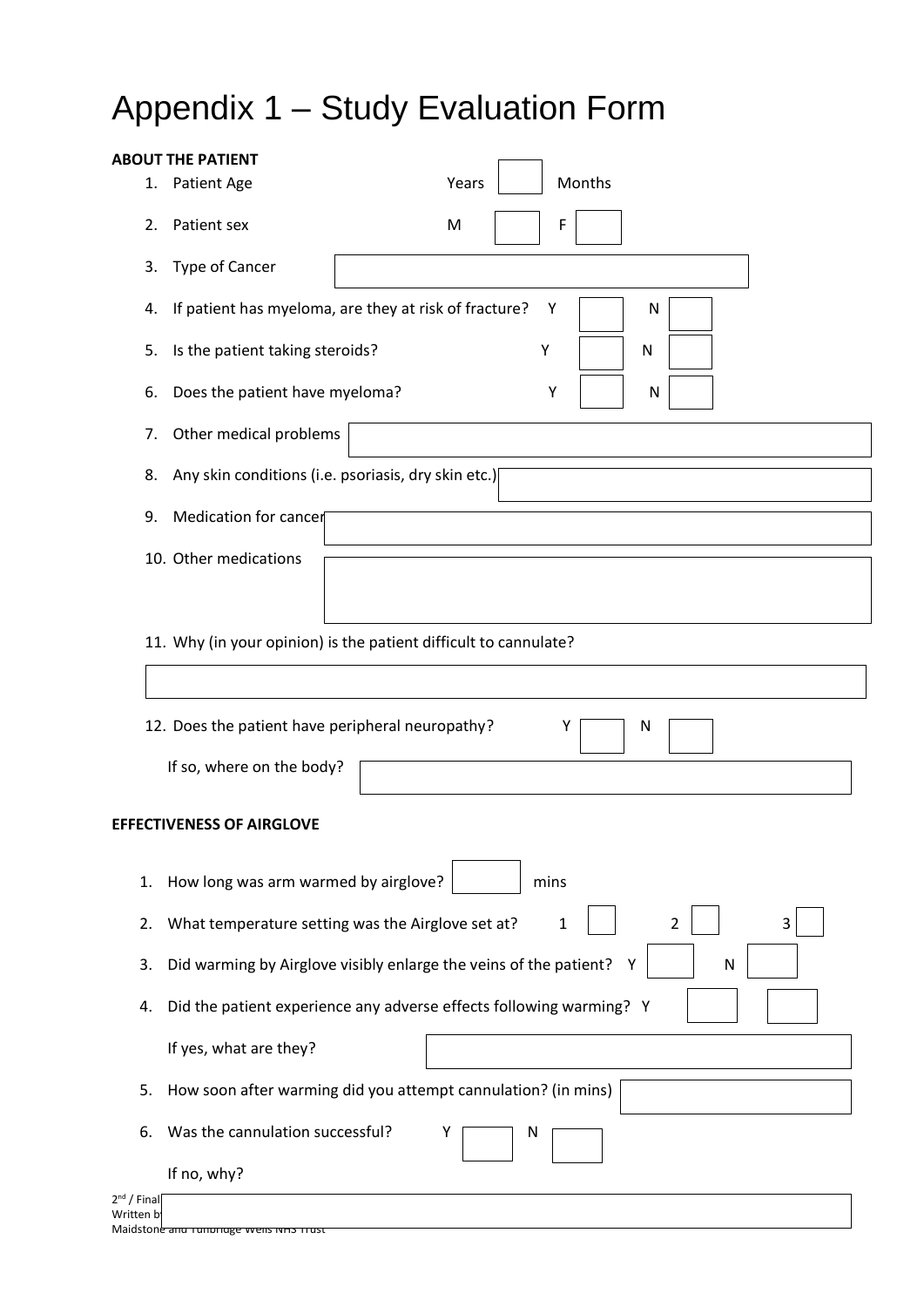Study Number:

Patient Identification Number for this trial:

#### **CONSENT FORM**

Title of Project: **Post Marketing Evaluation of the Air Glove Warming Device in Oncology Patients**

Name of Researcher: **Charlotte Wadey, MTW Lead Chemotherapy Nurse**

Please initial all boxes

- 1. I confirm that I have read and understand the information sheet dated **[DATE]** (version **[VERSION NUMBER]**). I have had the opportunity to consider the information, ask questions and have had these answered satisfactorily.
- 2. I understand that my participation is voluntary and that I am free to withdraw at any time without giving any reason, without my medical care or legal rights being affected.
- 3. I agree to participate in the Air Glove Warming Device Service Evaluation to aid in the raising of veins to ease cannulisation whilst on the Charles Dickens Ward.
- 4. I understand the device is AirGlove Device, version 3
- 5. I agree to be warmed by AirGlove version 3

Name of Participant **Name of Participant Name of Participant Signature** Date **Signature** 

Name of Person **Name of Person** Signature Date Signature taking consent.

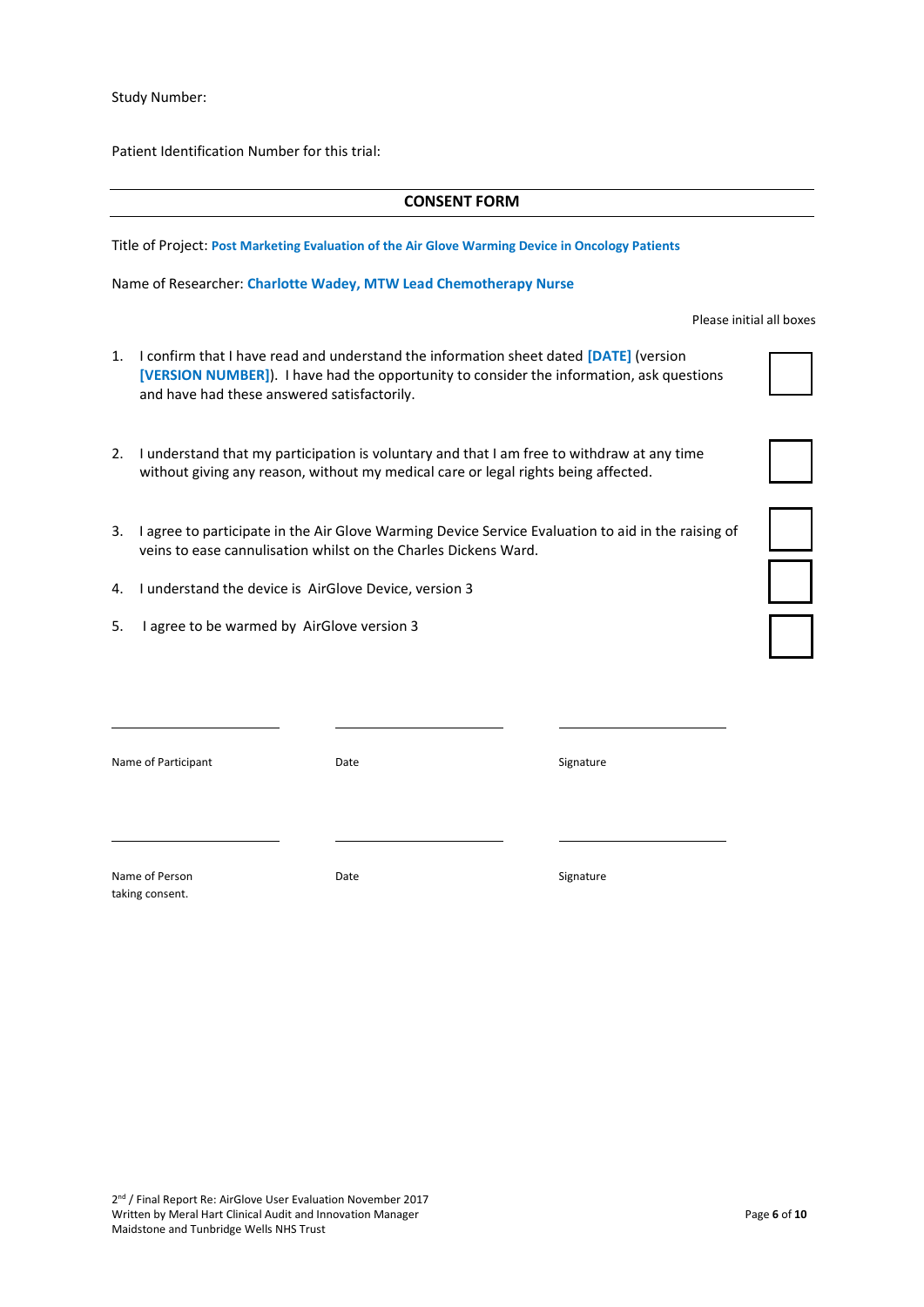## Appendix 2 – Evaluation finding

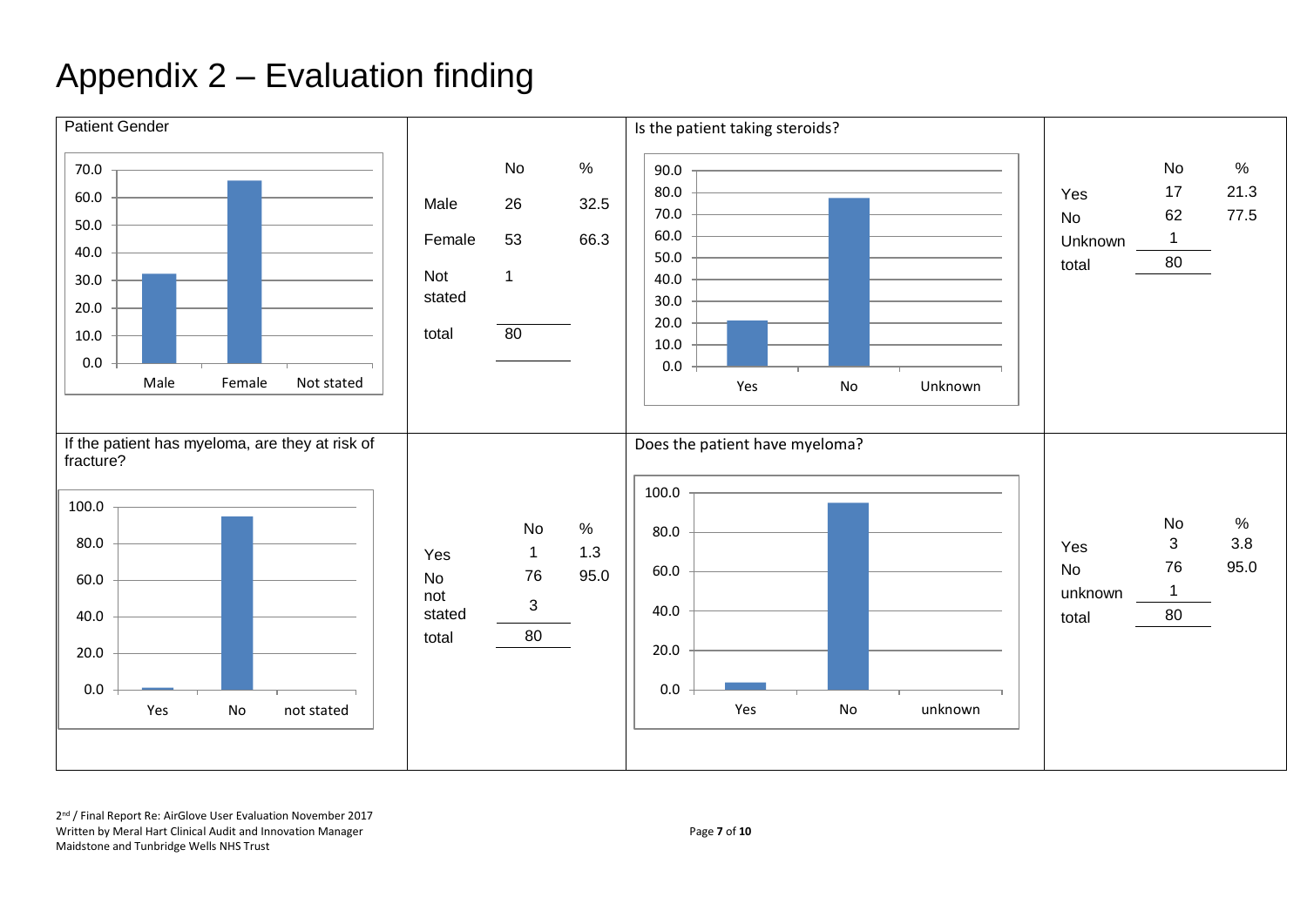

2<sup>nd</sup> / Final Report Re: AirGlove User Evaluation November 2017 Written by Meral Hart Clinical Audit and Innovation Manager **Page 8** of 10 Maidstone and Tunbridge Wells NHS Trust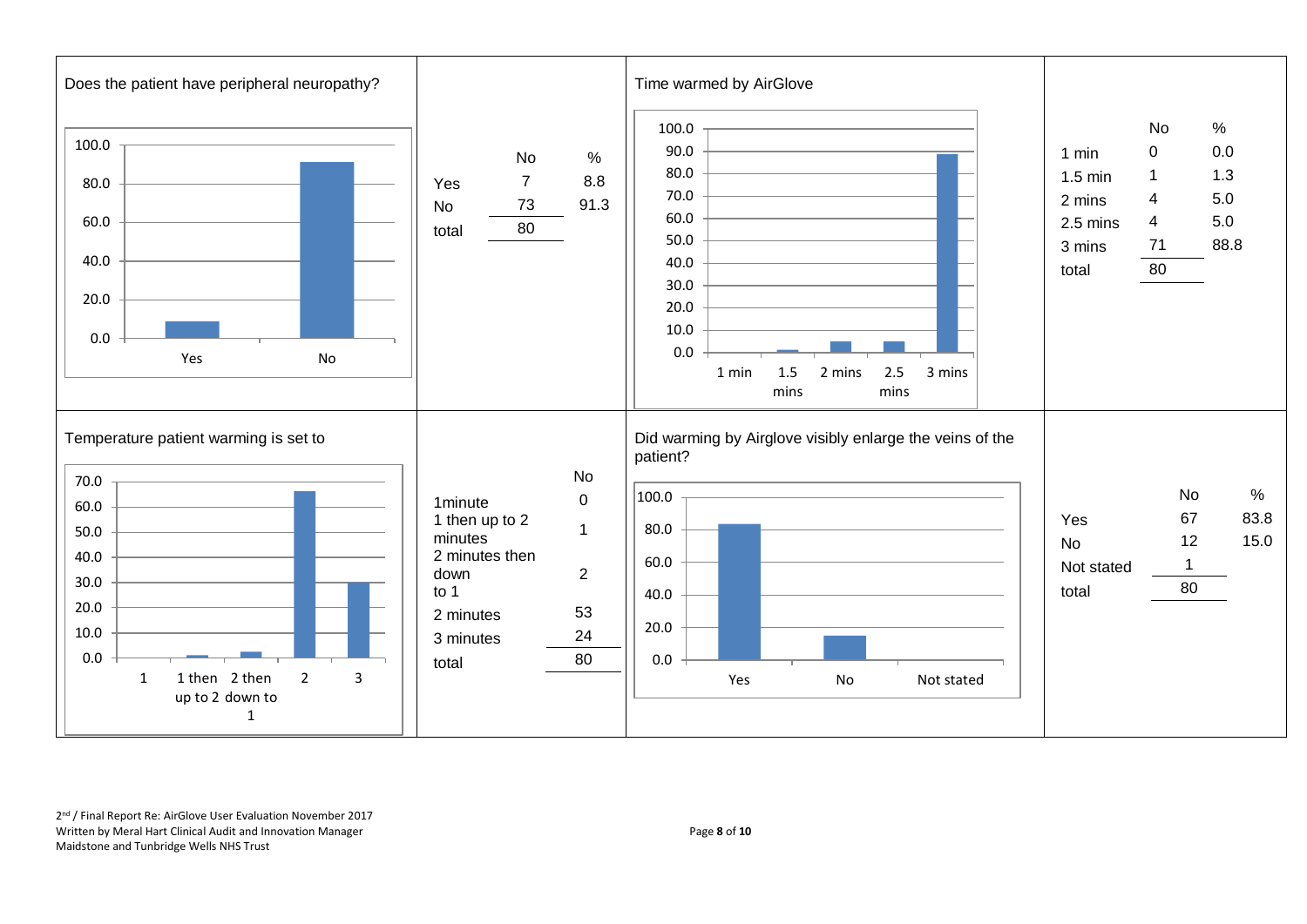

2<sup>nd</sup> / Final Report Re: AirGlove User Evaluation November 2017 Written by Meral Hart Clinical Audit and Innovation Manager Page **9** of **10** Maidstone and Tunbridge Wells NHS Trust